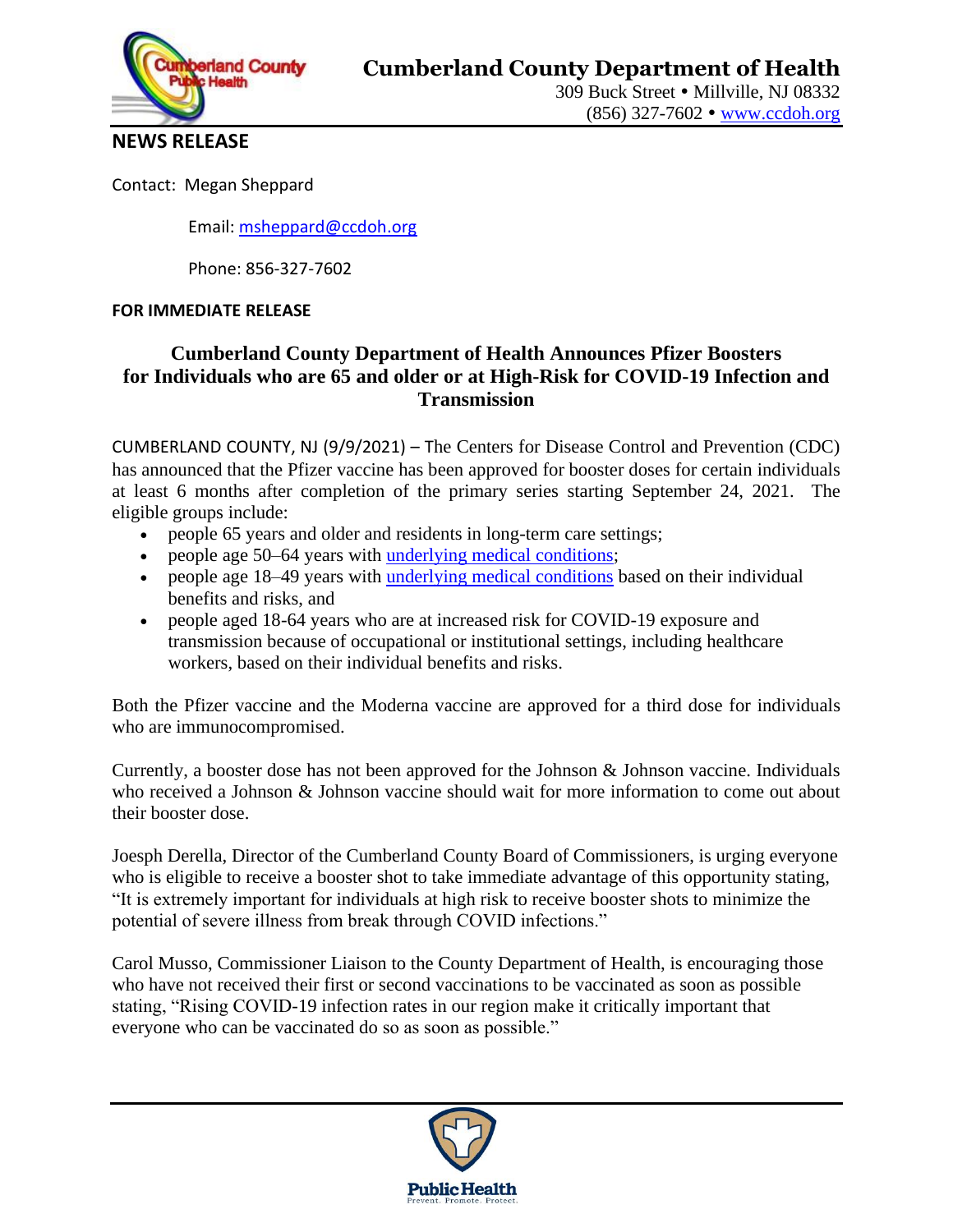

## **Cumberland County Department of Health**

309 Buck Street • Millville, NJ 08332

(856) 327-7602 [www.ccdoh.org](http://www.ccdoh.org/)

The Cumberland County Department of Health is prepared to vaccinate all individuals who need either a first, second, or booster dose of any COVID-19 vaccine. Vaccination clinics will be held throughout the county for convenience of the community.

#### **MOBILE Clinic dates and times (walk-up, no appointment required):**

- Tuesday, September 28<sup>th</sup>, 2021 12:00 PM 7:00 PM. Memorial High School (maintenance building parking lot) located at 625 North 7<sup>th</sup> Street, Millville.
- Thursday, September  $30<sup>th</sup>$ , 2021 12:00 PM 6:00 PM. Lakeside Middle School (parking lot) located at 2 Sharp Street, Millville.

### **CCDOH Office Clinic dates and times (appointments required):**

- Wednesday, September  $29<sup>th</sup>$ ,  $2021$  3:30 PM 6:00 PM. FamCare Building located at 30 Magnolia Avenue, Bridgeton.
- Monday, October  $4<sup>th</sup>$ , 2021 1:00 PM 6:00 PM. Cumberland County Fire Training Center located at 634 Vineland Avenue, Bridgeton.
- Friday, October  $15<sup>th</sup>$ , 2021 10:00 AM 2:00 PM. CCDOH located at 1 East Vine Street, Millville.
- Thursday, October 28<sup>th</sup>, 2021 1:00 PM 6:00 PM. Cumberland County Fire Training Center located at 634 Vineland Avenue, Bridgeton.

**Appointments are not required for Mobile Vaccination Clinics. Appointments are required for Cumberland County Department of Health office clinics. To schedule your appointment, please visit [www.cumberlandcountynjvaccination.org.](http://www.cumberlandcountynjvaccination.org/) Remember to bring your Vaccination Record Card with you to the appointment.**

When scheduling via the Cumberland County Department of Health website, it's important to click on the vaccine appointment that matches what your individual need is. Options include:

- Moderna Booster
- Pfizer Booster
- Moderna
- Pfizer
- Johnson & Johnson

If you were vaccinated by the Cumberland County Department of Health previously, you can use the same email address to register.